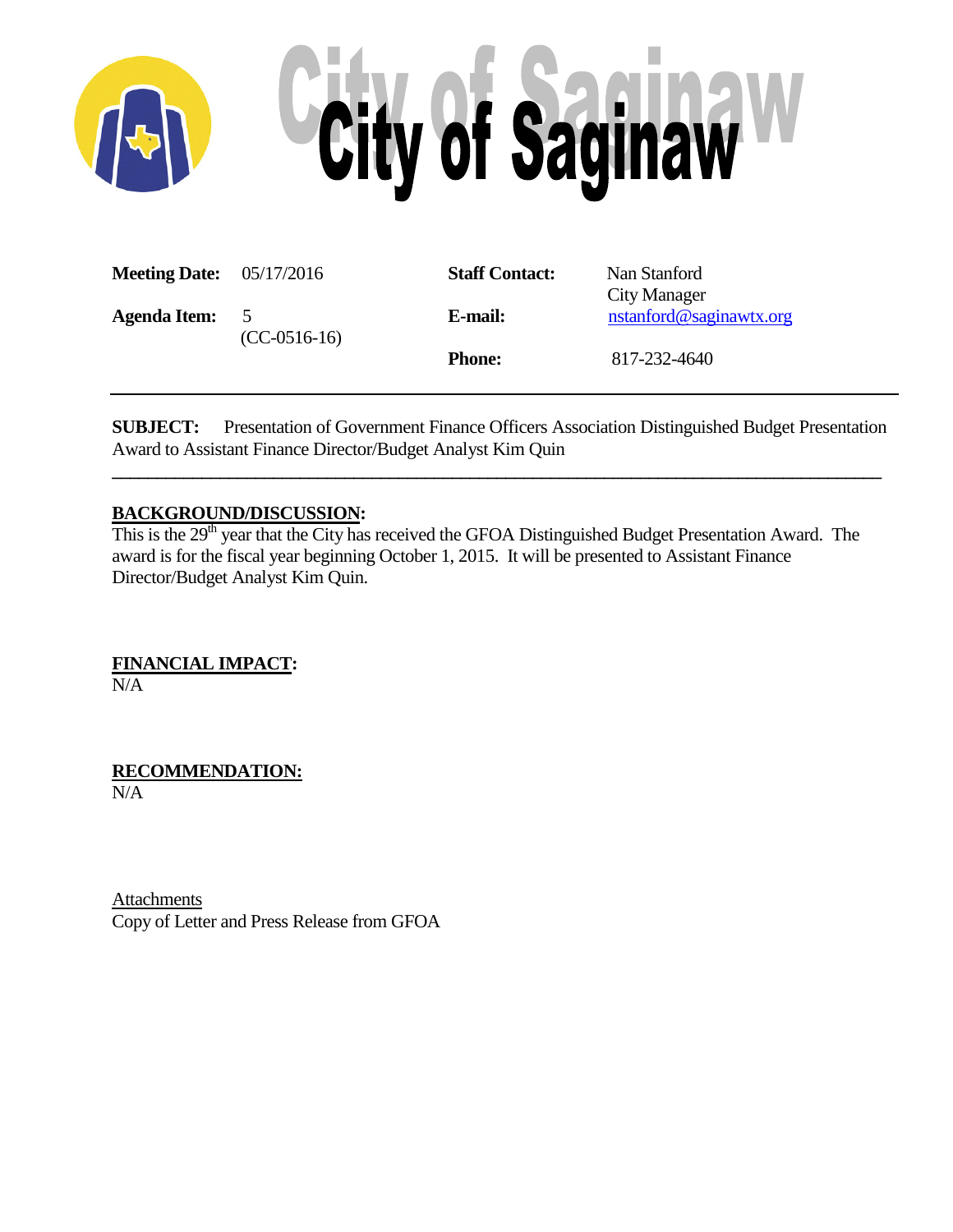

March 3, 2016

Nan Stanford City Manager City of Saginaw 333 West McLeroy Saginaw, TX 76179

Dear Ms. Stanford:

I am pleased to notify you that City of Saginaw, Texas has received the Distinguished Budget Presentation Award for the current budget from the Government Finance Officers Association (GFOA). This award is the highest form of recognition in governmental budgeting and represents a significant achievement by your organization.

When a Distinguished Budget Presentation Award is granted to an entity, a Certificate of Recognition for Budget Presentation is also presented to the individual or department designated as being primarily responsible for its having achieved the award. This has been presented to:

## **Kim Quin, Assistant Finance Director**

We hope you will arrange for a formal public presentation of the award, and that appropriate publicity will be given to this notable achievement. A press release is enclosed for your use.

We appreciate your participation in GFOA's Budget Awards Program. Through your example, we hope that other entities will be encouraged to achieve excellence in budgeting.

Sincerely,

Stephen Janthar

Stephen J. Gauthier, Director Technical Services Center

Enclosure